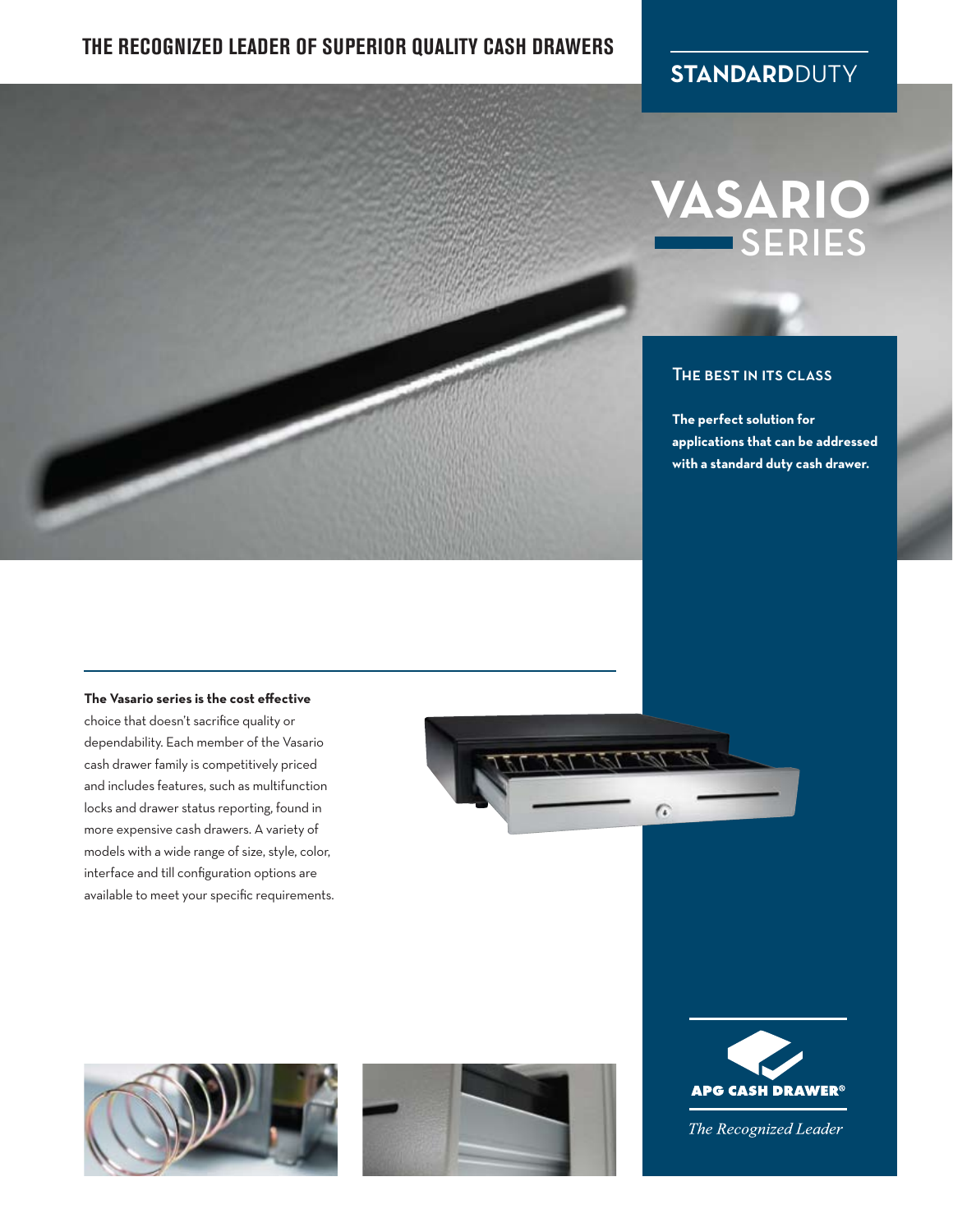## SUPERIOR FEATURES AND CONSTRUCTION



## KEY FEATURES **OF THE VASARIO**



**a | MultiPRO® Interface** The MultiPRO interface adapts to most POS platforms.

#### **d | Drawer Front Options**

Choose between dual media slots, nonmedia front, and push button opening.



**b | Four–Function Lock** Proven four–function lock offers several levels of security: locked closed, locked open, online, manual open.



**c | Durable Hold downs** Easy comfortable lift.

#### **e | Till Options**

Many till options to fit different customer needs.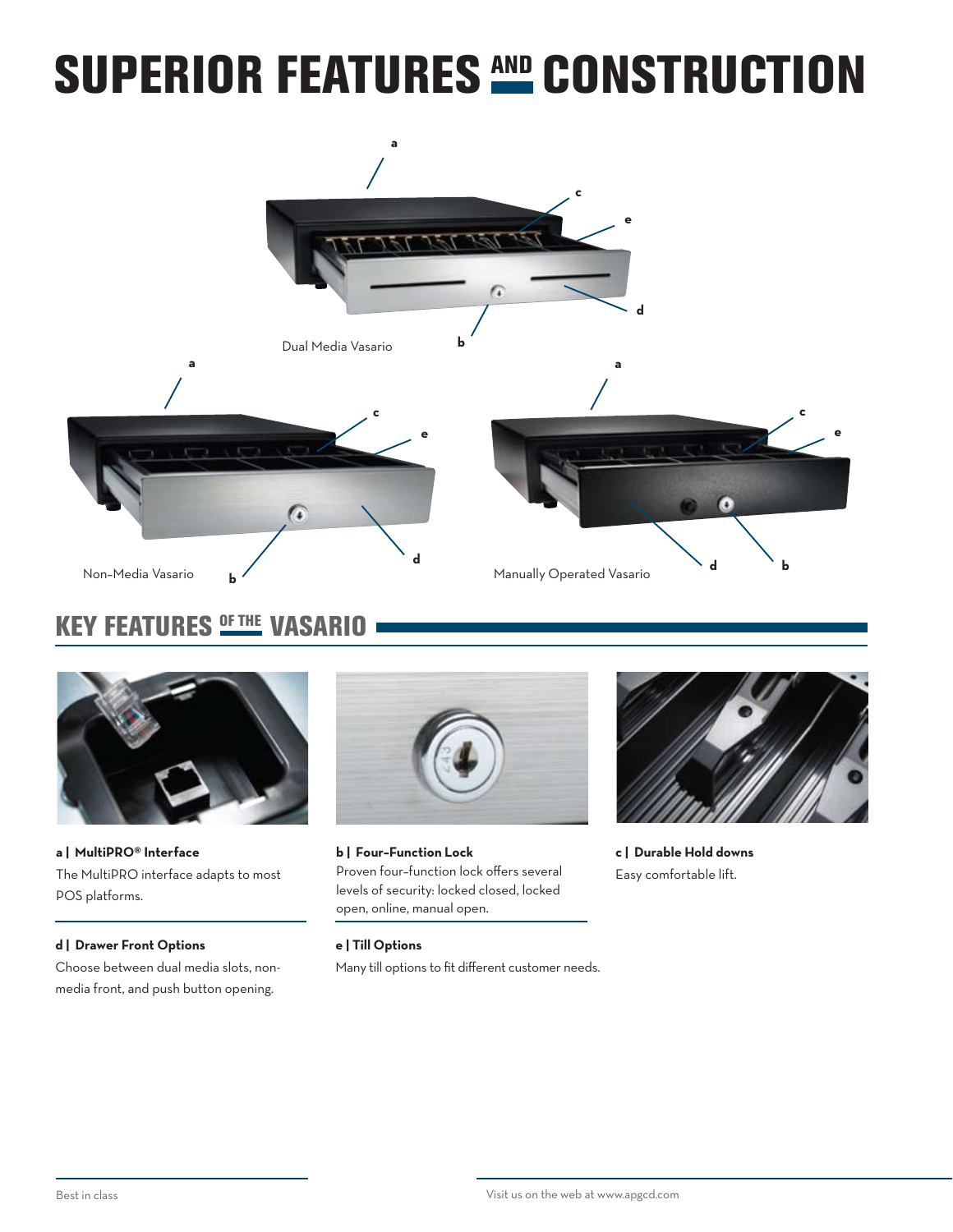# QUALITY AND DEPENDABILITY



**Robust features, best in class performance.**

## EXCEPTIONAL COMPONENTS AND CONSTRUCTION



**Roller Bearing** The roller bearing suspension system provides long lasting performance.



**Latch Ejection Mechanism** Tested over one million cycles to ensure a longer lasting drawer.



**Manual Open Latch** Push button operated only.